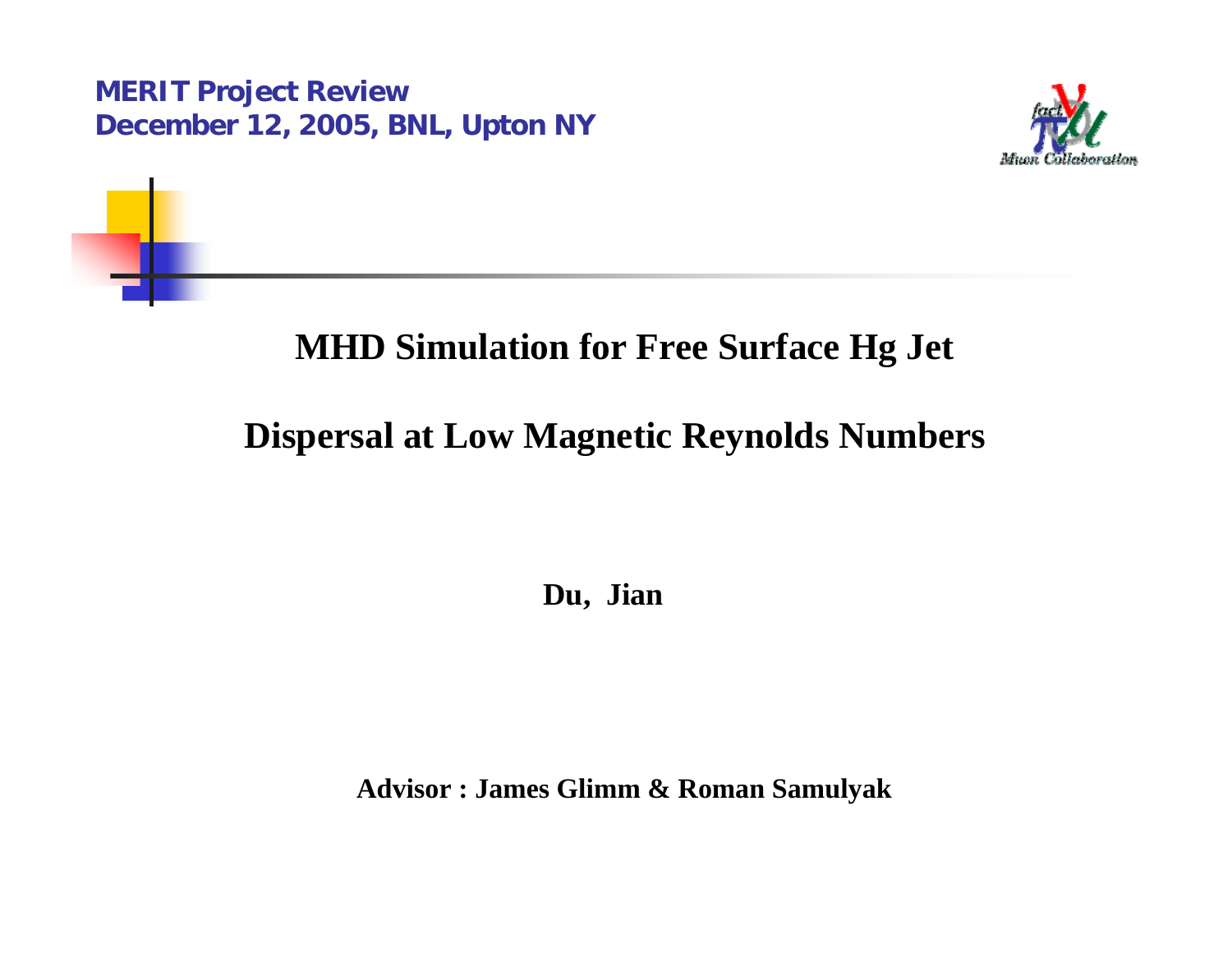

# Abstract

- $\bullet$ **MHD system of equations and approximations**
- $\bullet$ **Front tracking for free surface flows and EB elliptic solver**
- $\bullet$ **Simulations of the MHD processes of mercury jet dispersal**
- **Conclusion and Future plan**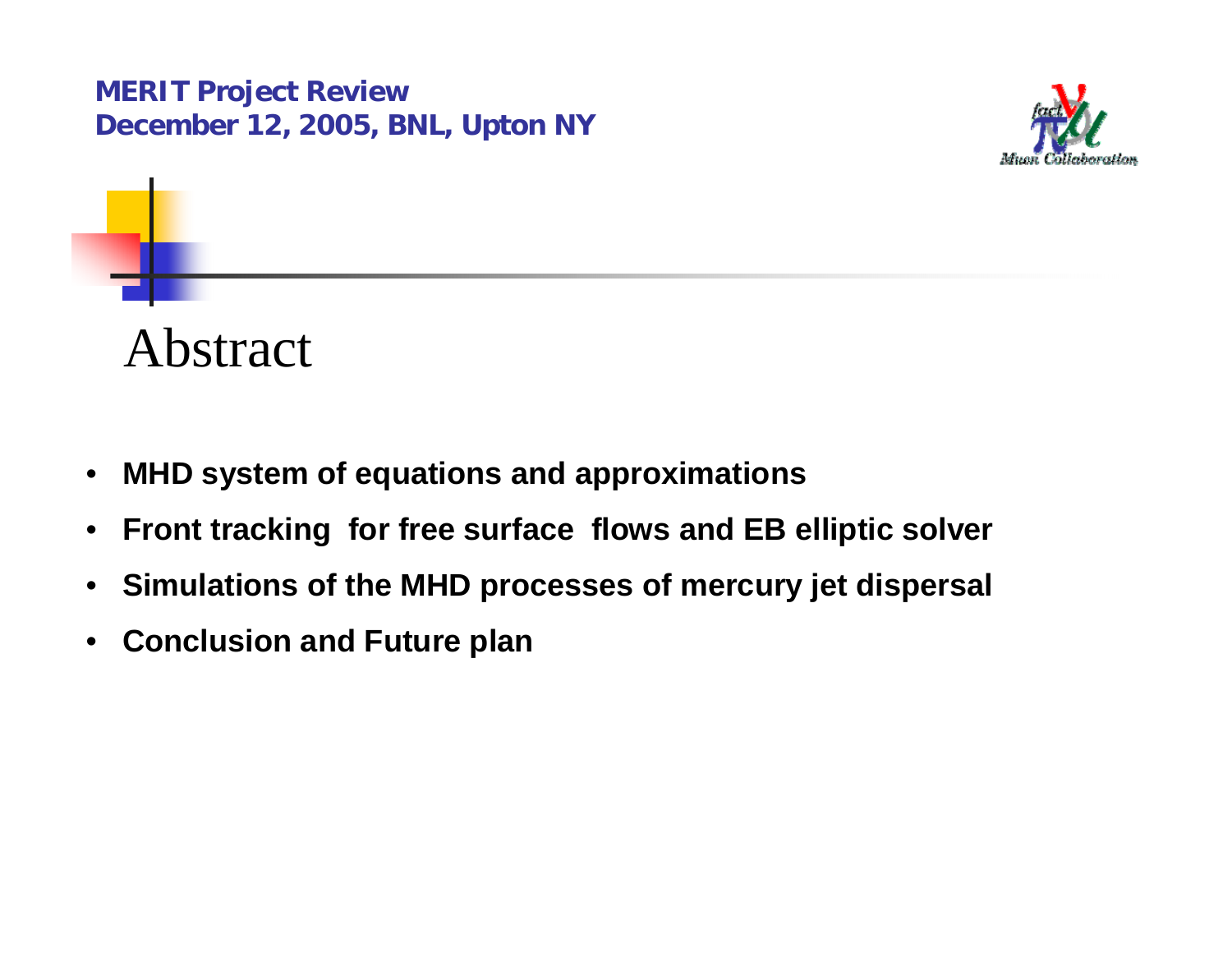

## *1. MHD system of equations*

#### **Full system of MHD equations**

#### **Low magnetic Re approximation & charge neutrality**

 $\partial$ 

$$
\frac{\partial \rho}{\partial t} = -\nabla \cdot (\rho \mathbf{u}) \qquad \nabla \cdot J + \frac{\partial \rho_e}{\partial t} = 0
$$
\n
$$
\rho \left( \frac{\partial}{\partial t} + \mathbf{u} \cdot \nabla \right) \mathbf{u} = -\nabla P + \mu \Delta \mathbf{u} + \frac{1}{c} (\mathbf{J} \times \mathbf{B}) \qquad \mathbf{J} = \sigma \left( -\nabla \phi + \frac{1}{c} \mathbf{u} \times \mathbf{B} \right)
$$
\n
$$
\rho \left( \frac{\partial}{\partial t} + \mathbf{u} \cdot \nabla \right) e = -P \nabla \cdot \mathbf{u} + \frac{1}{\sigma} \mathbf{J}^2 \qquad \Delta \phi = \frac{1}{c} \nabla \cdot (\mathbf{u} \times \mathbf{B}),
$$
\n
$$
\frac{\partial \mathbf{B}}{\partial t} = \nabla \times (\mathbf{u} \times \mathbf{B}) - \nabla \times \left( \frac{c^2}{4\pi \sigma} \nabla \times \mathbf{B} \right) \qquad \text{with} \quad \frac{\partial \phi}{\partial \mathbf{n}} \Big|_{\Gamma} = \frac{1}{c} (\mathbf{u} \times \mathbf{B}) \cdot \mathbf{n}
$$
\n
$$
P = P(\rho, e), \qquad \nabla \cdot \mathbf{B} = 0 \qquad \qquad \mathbf{B} = \mathbf{B}_{\text{ext}}(x, t), \quad \nabla \cdot \mathbf{B}_{\text{ext}} = 0
$$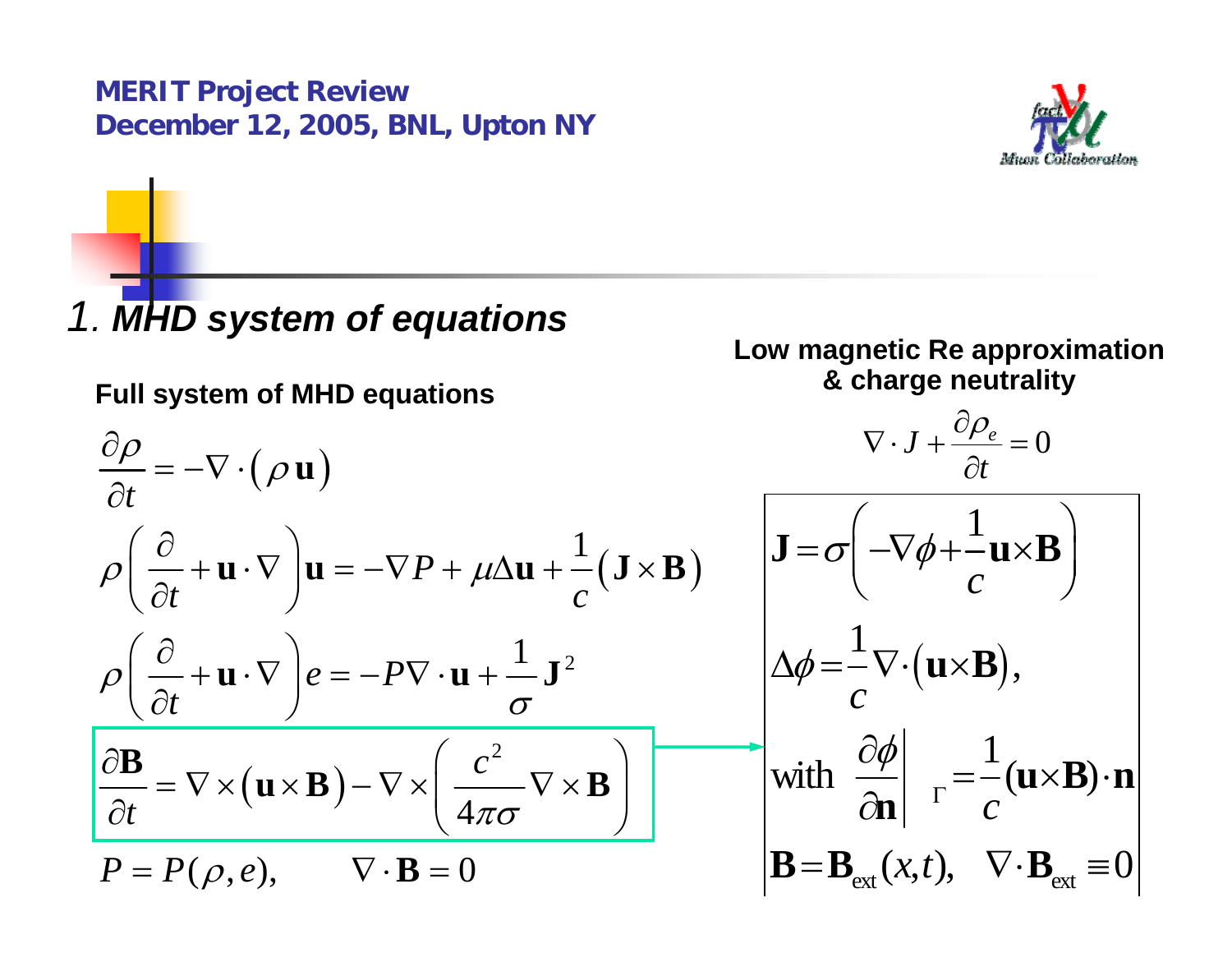

## **2. Front tracking and EB method**

- **The low magnetic Re MHD is a coupled hyperbolic/elliptic system. Operator splitting.**
- **The hyperbolic subsystem is solved on a finite difference grid in both domains separated by the free surface using front tracking numerical techniques.** 
	- **Implemented in FronTier code**
	- **Riemann problem for interface propagation**
	- **Complex interfaces with topological changes in 2D and 3D**
	- **High resolution hyperbolic solvers**
	- **Realistic EOS models**
- **The elliptic subsystem is solved in geometrically complex domains**
	- **Embedded boundary finite volume discretization**
	- **Fast parallel linear solvers**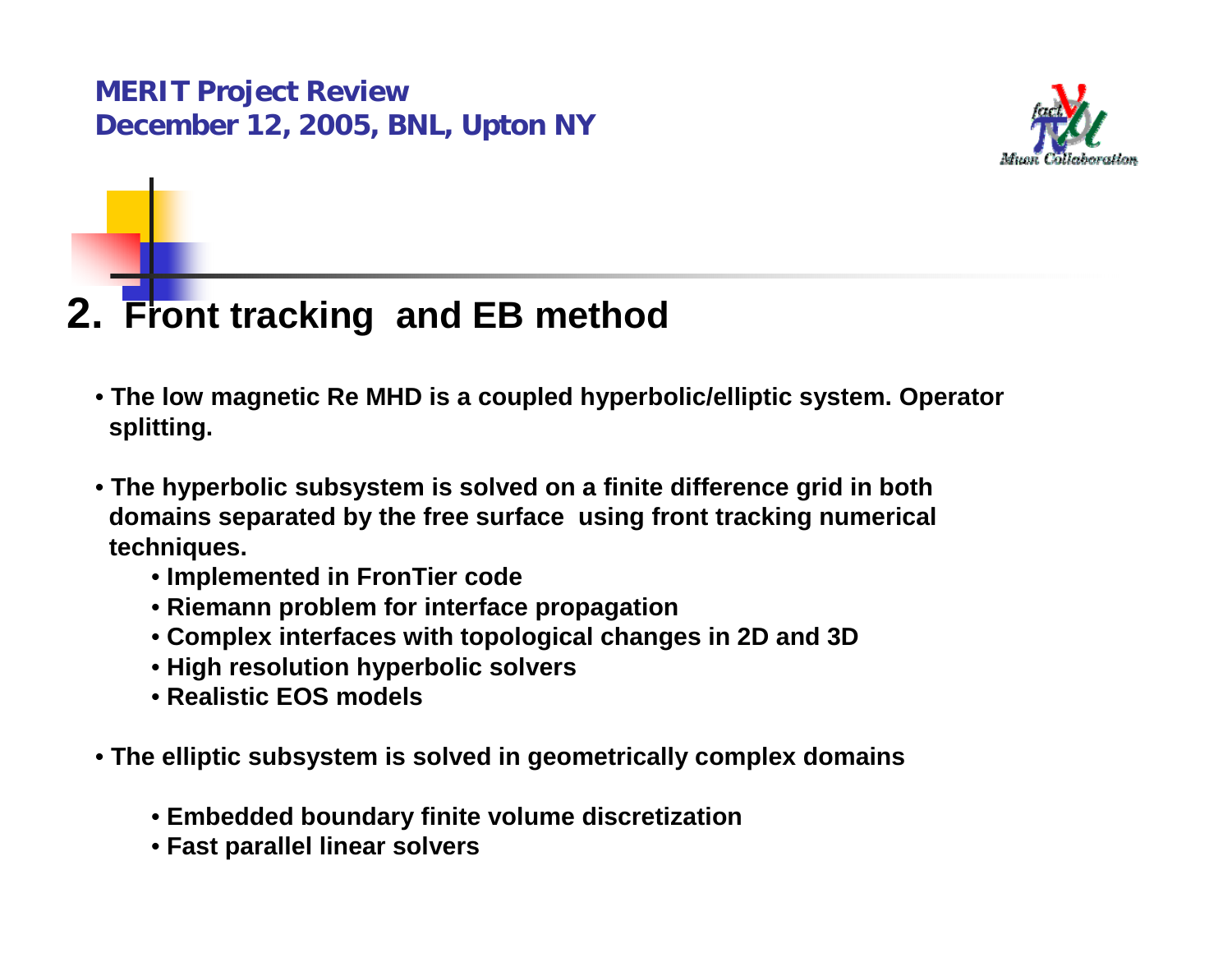



• **Solve linear system using fast Poisson solvers**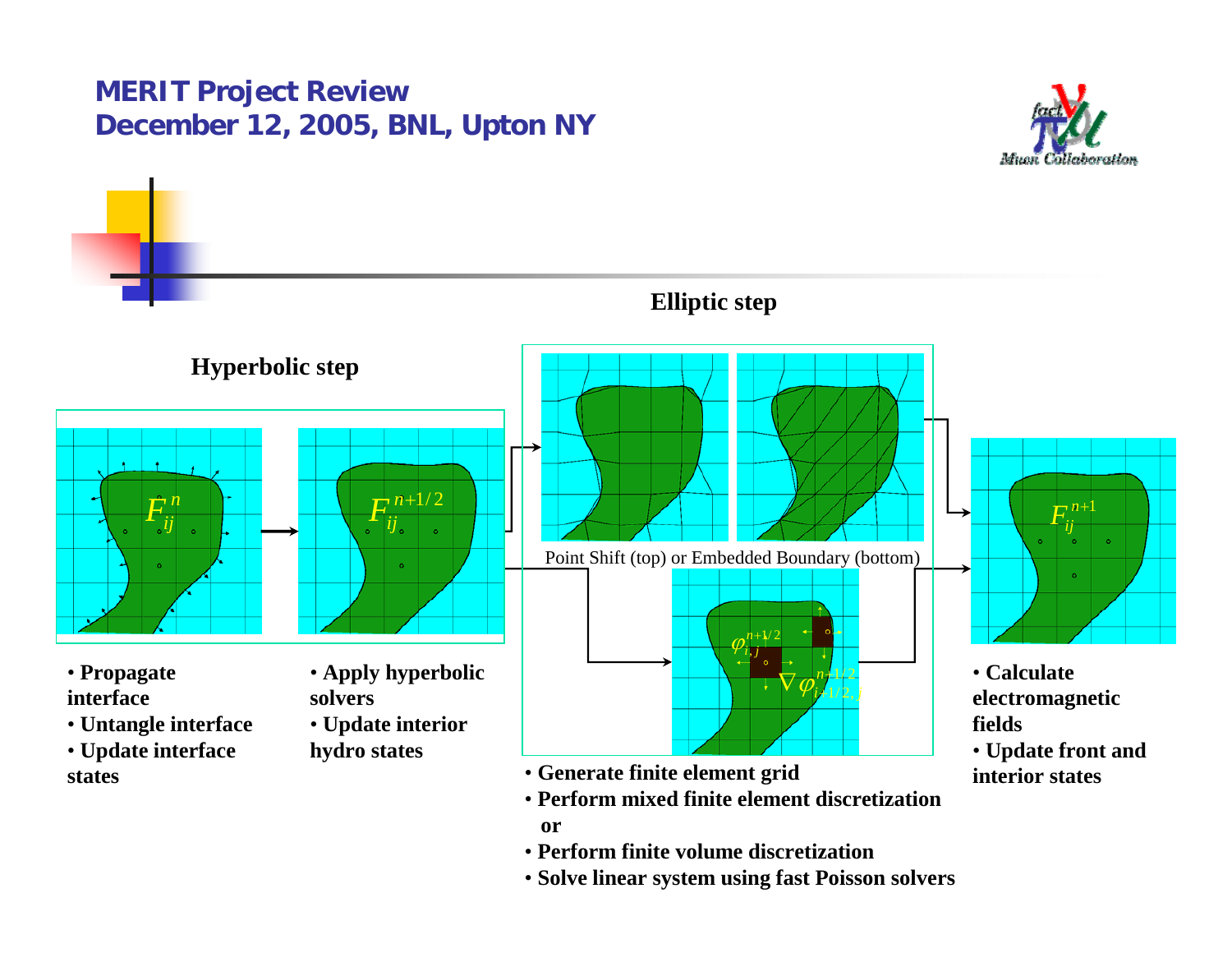

# **2. EB method**

- **(1) Why EB**
- **<sup>&</sup>gt;Point-shift grid generation and finite element discretization method**
- $\bullet$ **Second order accurate for gradients**
- •**Compatible with mixed finite element formulation**
- •**Capable of generating grids for vector finite elements**
- •**Not robust (especially in 3D)**
- **> EB**
- $\bullet$ **Advantages of dealing with complex geometric domains**
- $\bullet$ **second-order accuracy of solution and robust**
- $\bullet$ **Trivial work to implement the algorithm in parallel computing**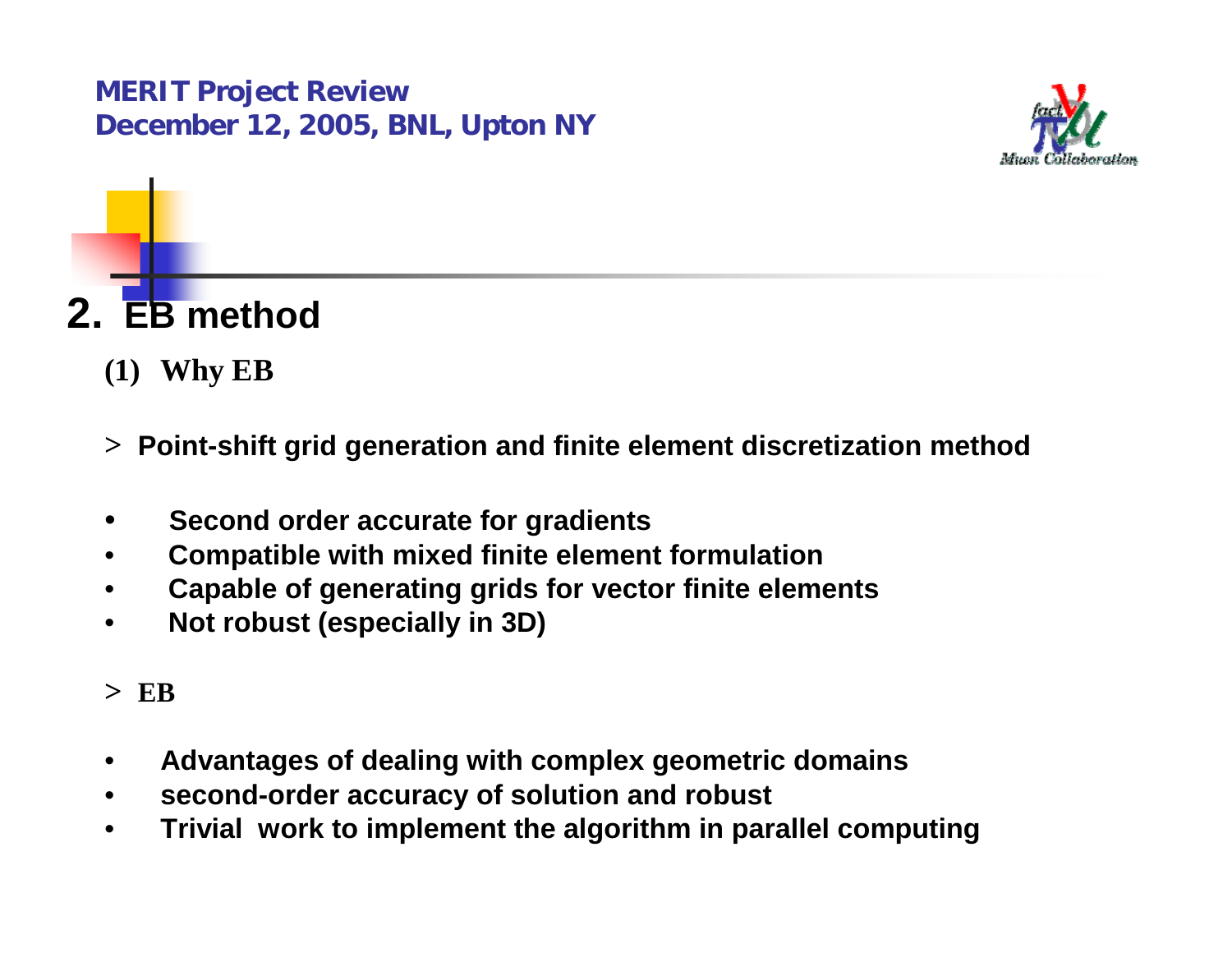

**(2) Main Points**

- •**Based on the finite volume discretizations**
- • **Potential is treated as cell centered value, even if the center is outside the computational domain**
- • **Domain boundary is embedded in the rectangular Cartesian grid, and solution is treated as a cell-centered quantity**
- • **Using finite difference for full cell and linear interpolation for cut cell flux calculation**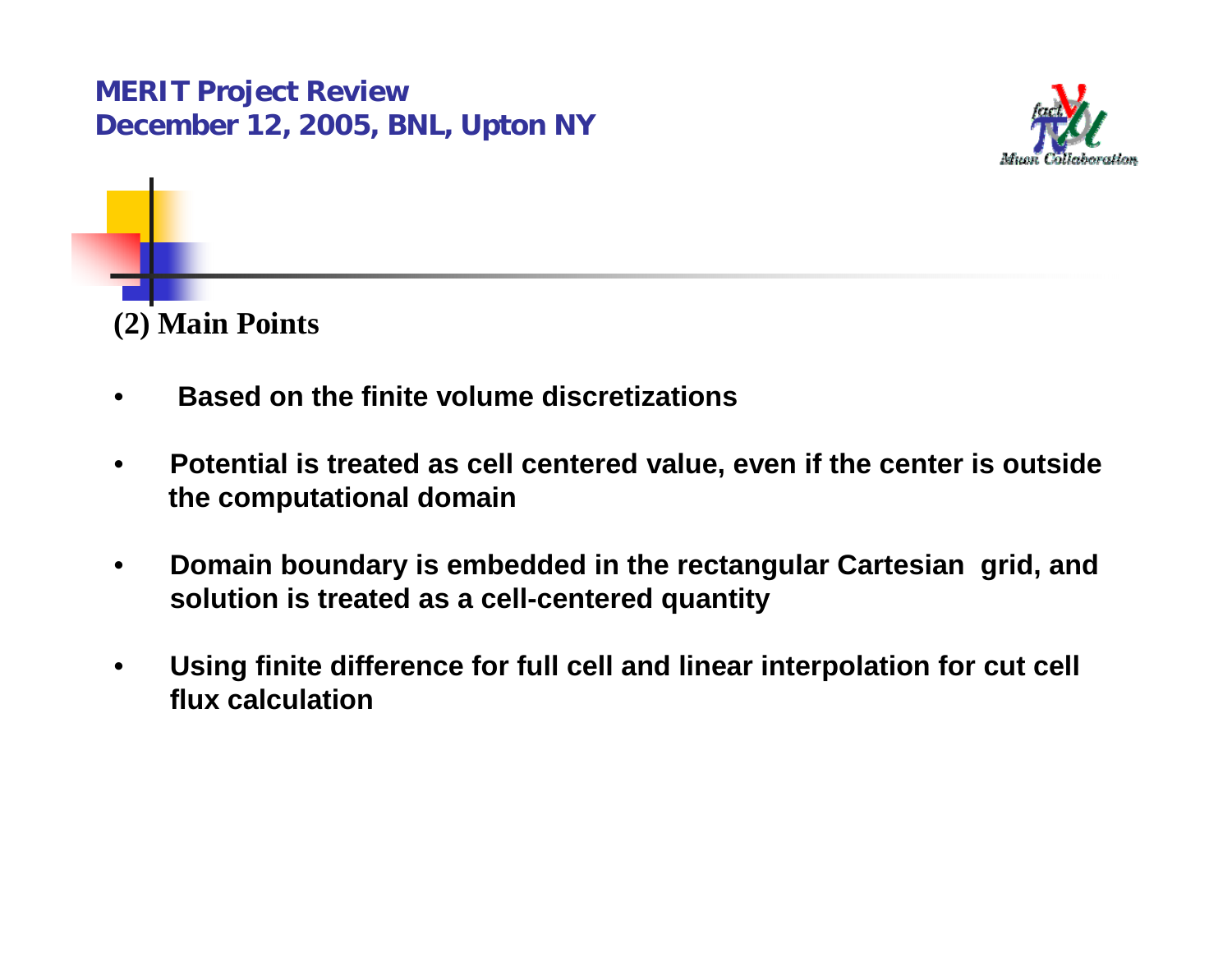

**(3). Stencil Setting**

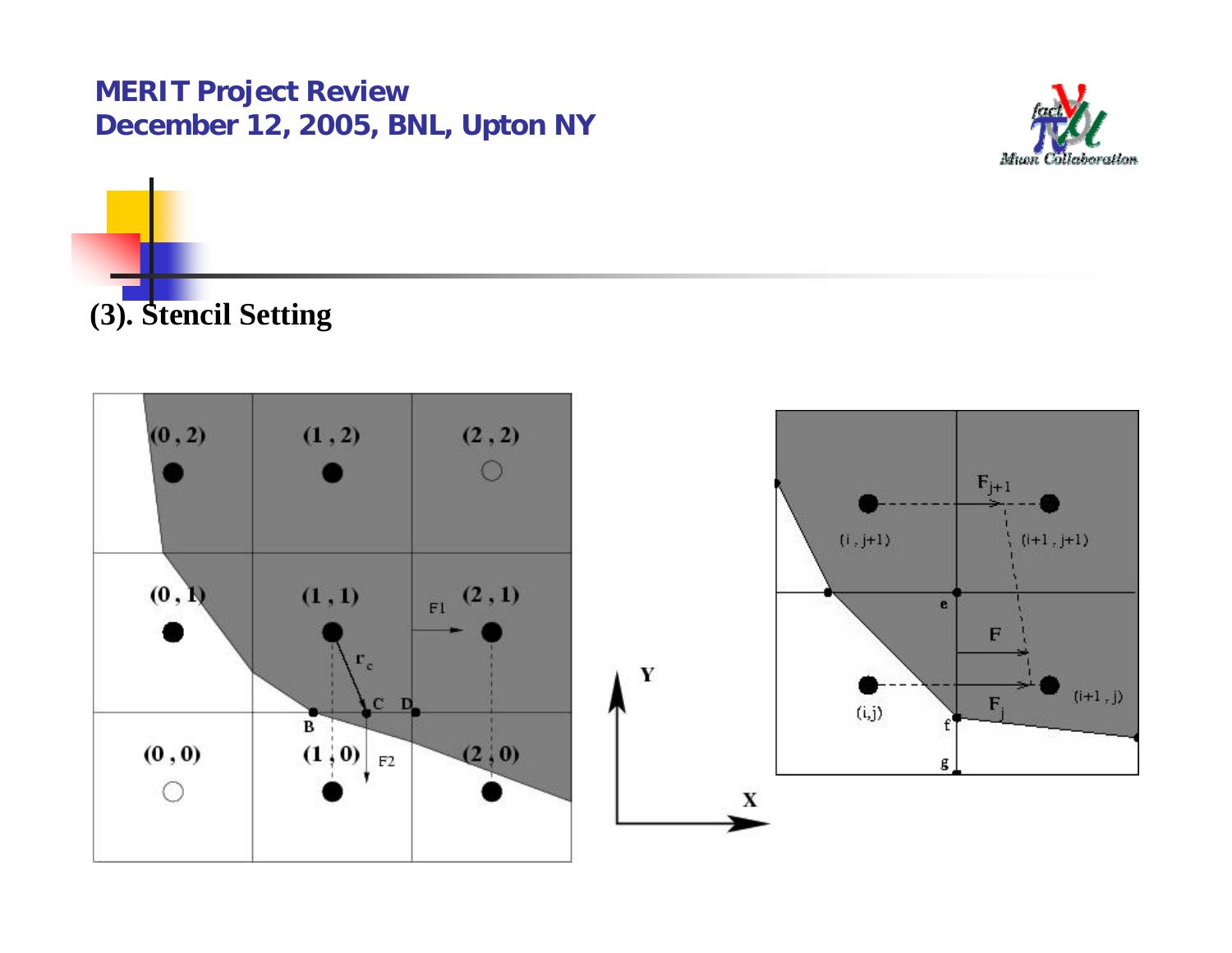



*Figure 5***. Illustration of flux error (X direction)**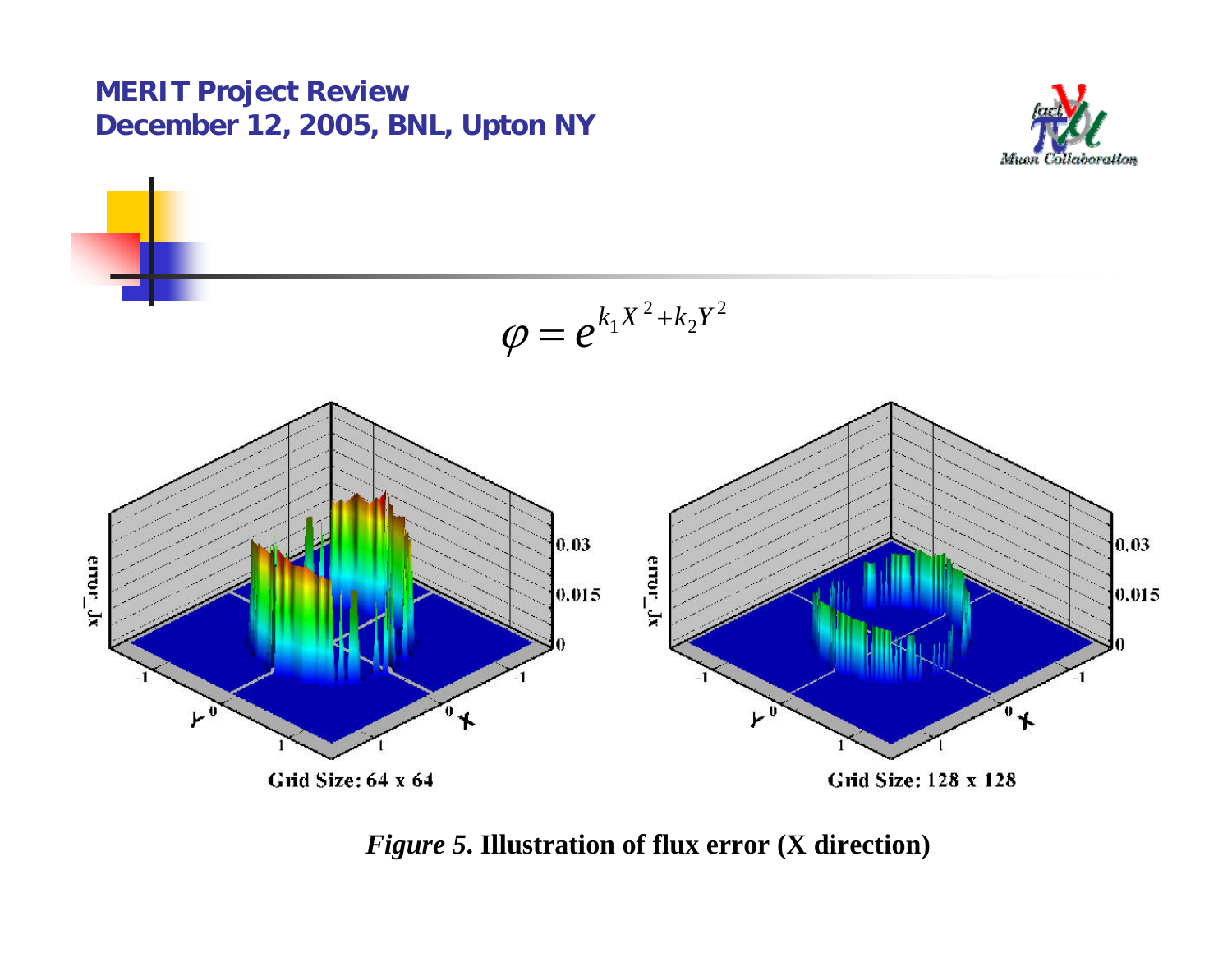



x

- **\* Same principle as 2D**
- **\* Bilinear interpolation of flux**

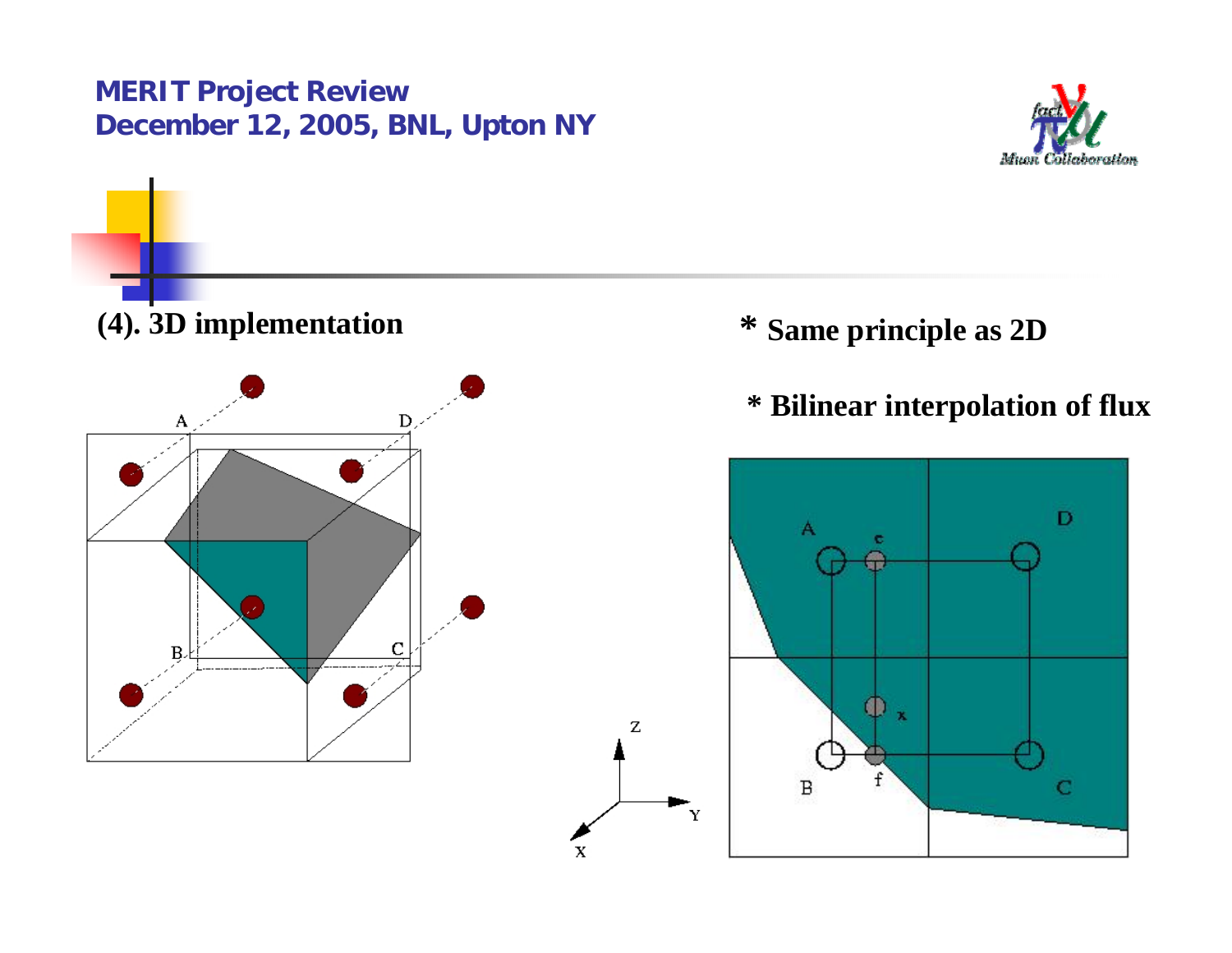

# **3. MHD Simulations**

#### **(1) Introduction of EOS models used**

 $\blacksquare$  **Heterogeneous method (Direct Numerical Simulation): Each individual bubble is explicitly resolved using FronTier interface tracking technique.**



 **Homogeneous EOS model. Suitable average properties are determined and the mixture is treated as a pseudofluid that obeys an equation of single-component flow.**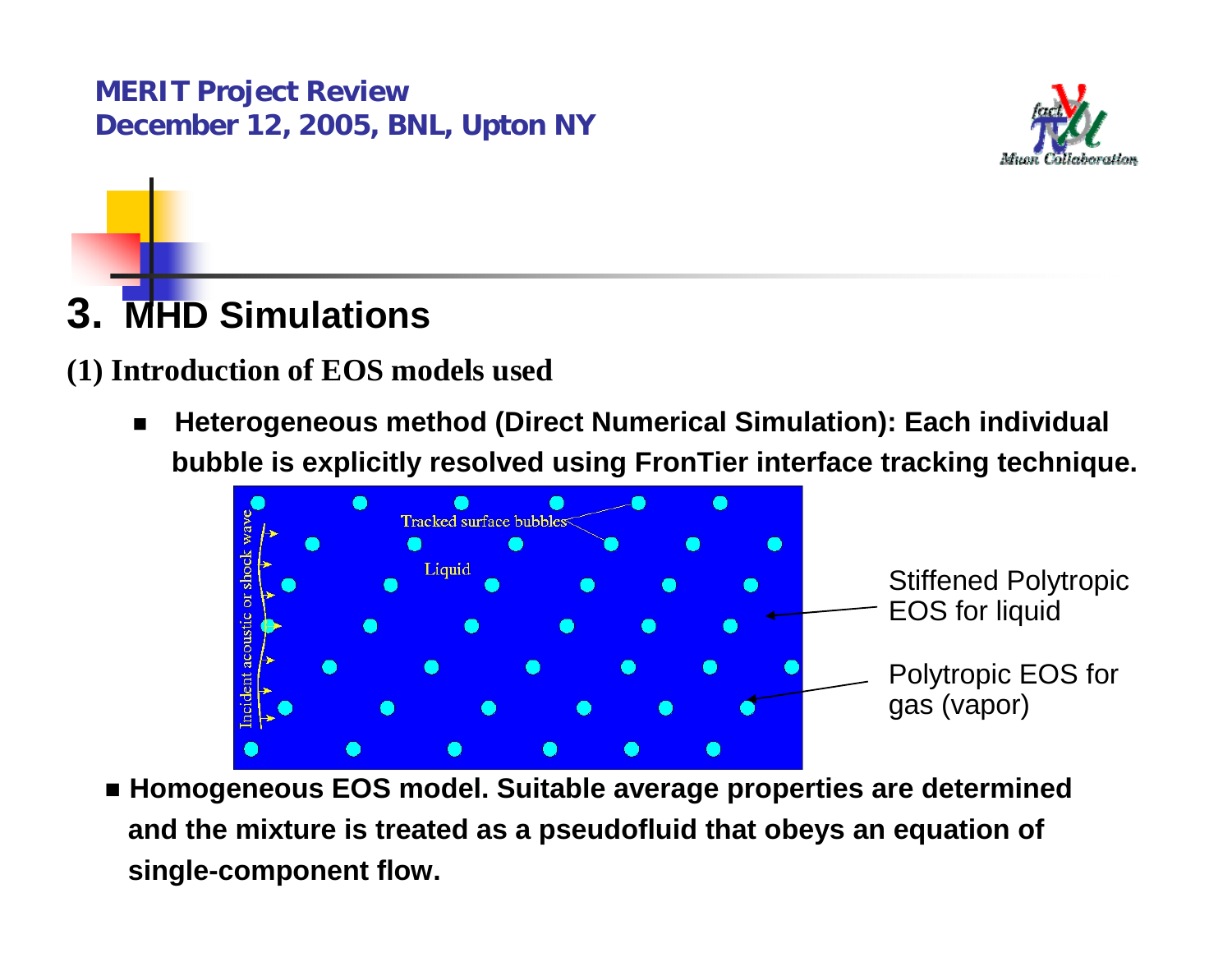

**(2) Comparison of Jet expansion with two EOS models**  $(B = 0)$ 

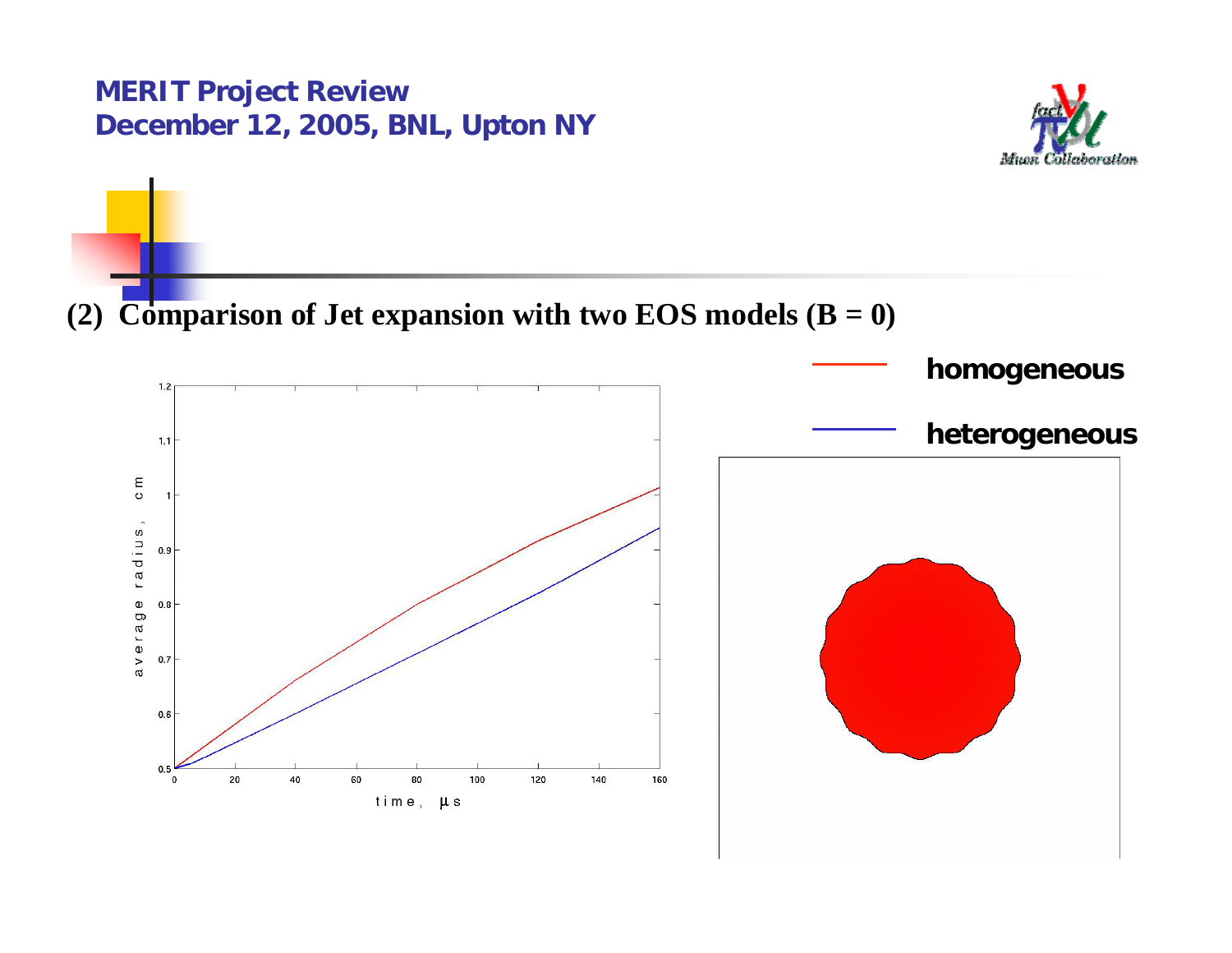

# T : 000  ${\rm T}{=}0.2~{\rm ms}$ B=**20 Tesla B=0** *Figure 6***. Simulation of mercury jet expansion (3) Mercury Jet simulation with S2phase EOS**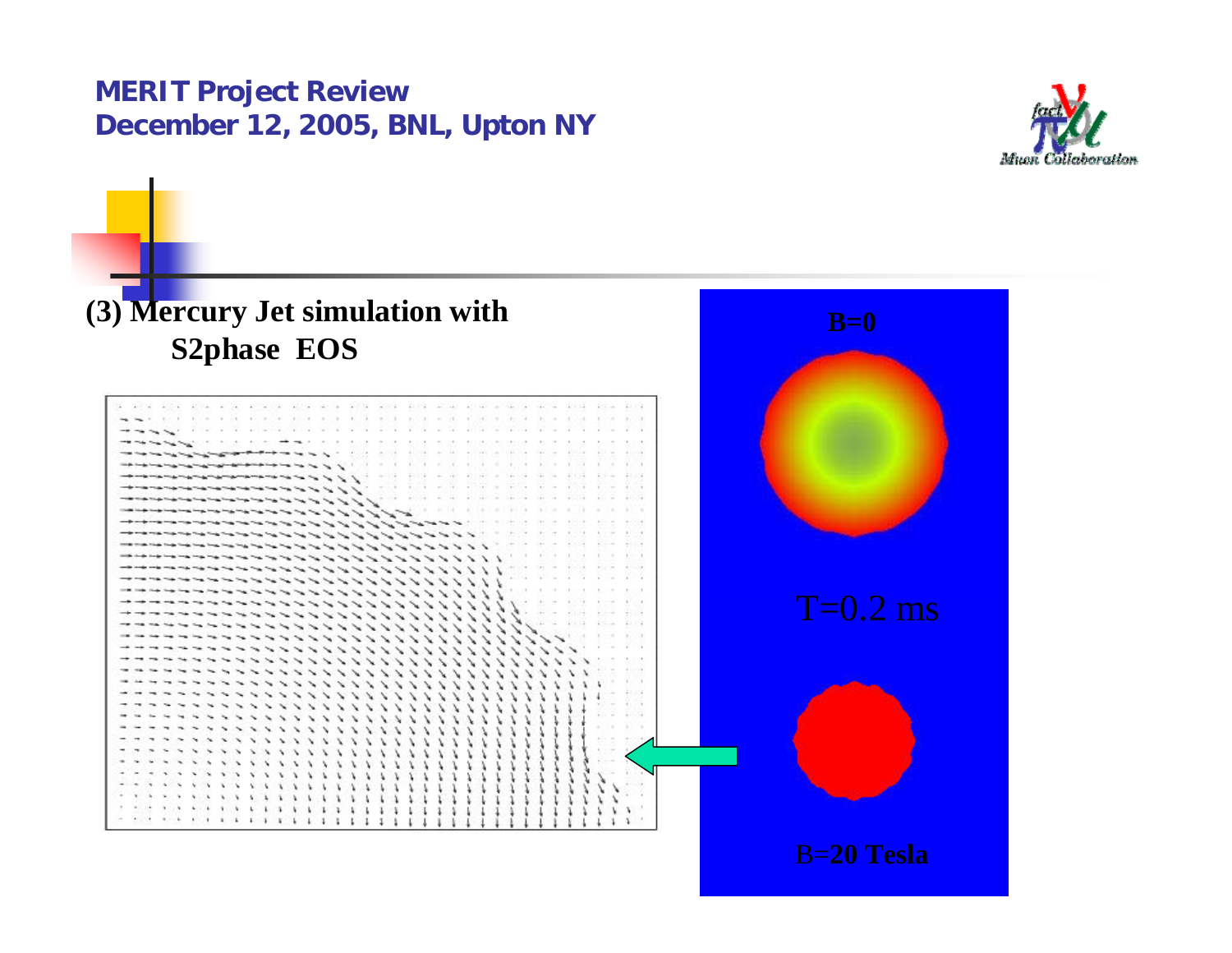

#### **(4) Mercury Jet Evolution and Density Distribution**